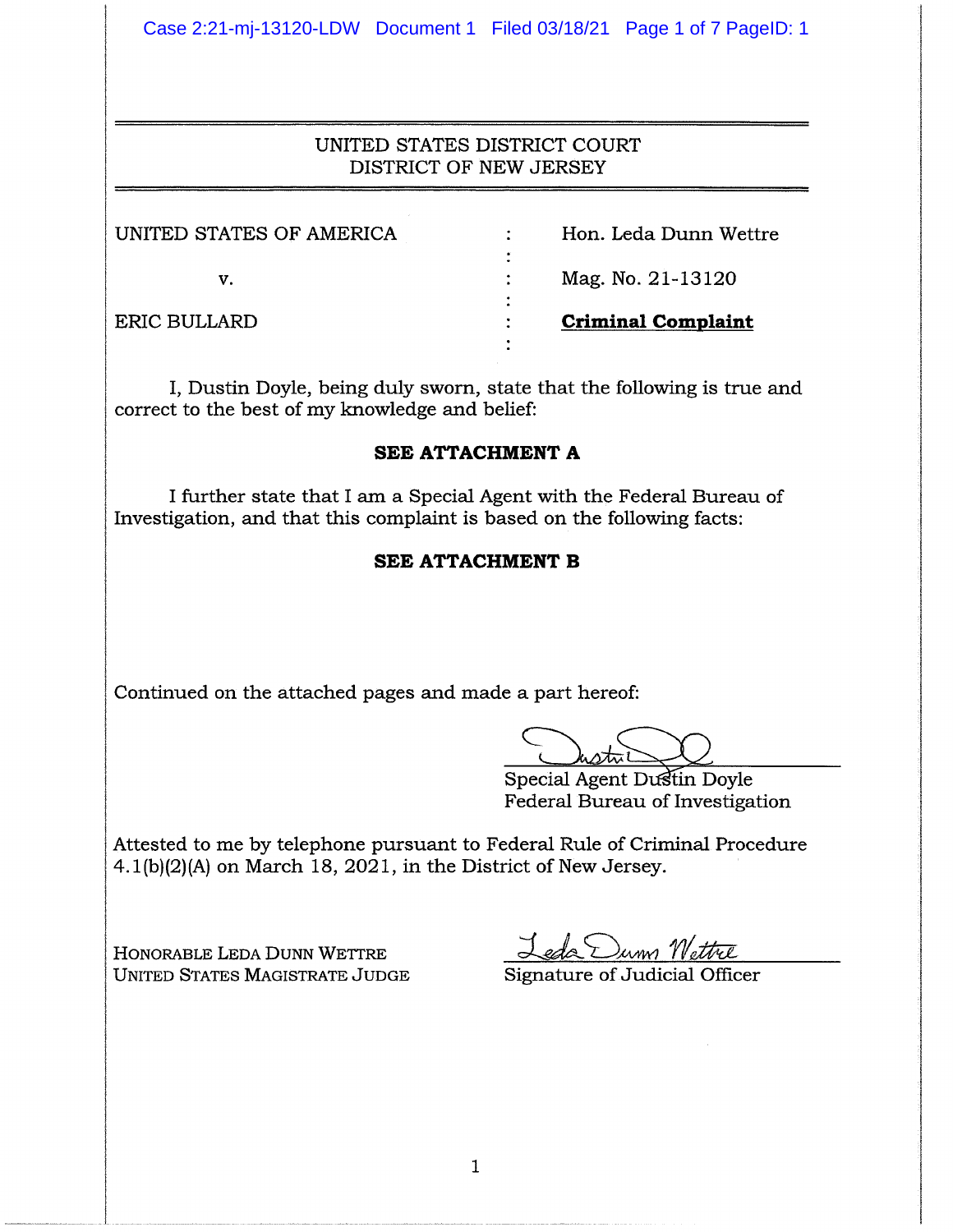#### **ATTACHMENT A Money Laundering Conspiracy**

From at least as early as in or about June 2020 through in or about August 2020, in Bergen County, in the District of New Jersey, and elsewhere, the defendant,

#### ERIC BULLARD,

did knowingly and intentionally conspire and agree with others to conduct and attempt to conduct a financial transaction affecting interstate and foreign commerce, which involved the proceeds of specified unlawful activity, namely, wire fraud, while knowing that the property involved in the financial transaction represented the proceeds of some form of unlawful activity and knowing that the transactions were designed in whole and in part to conceal and disguise the nature, location, source, ownership, and control of the proceeds of said specified unlawful activity, contrary to Title 18, United States Code, Section 1956(a)(1)(B)(i).

In violation of Title 18, United States Code, Section 1956(h).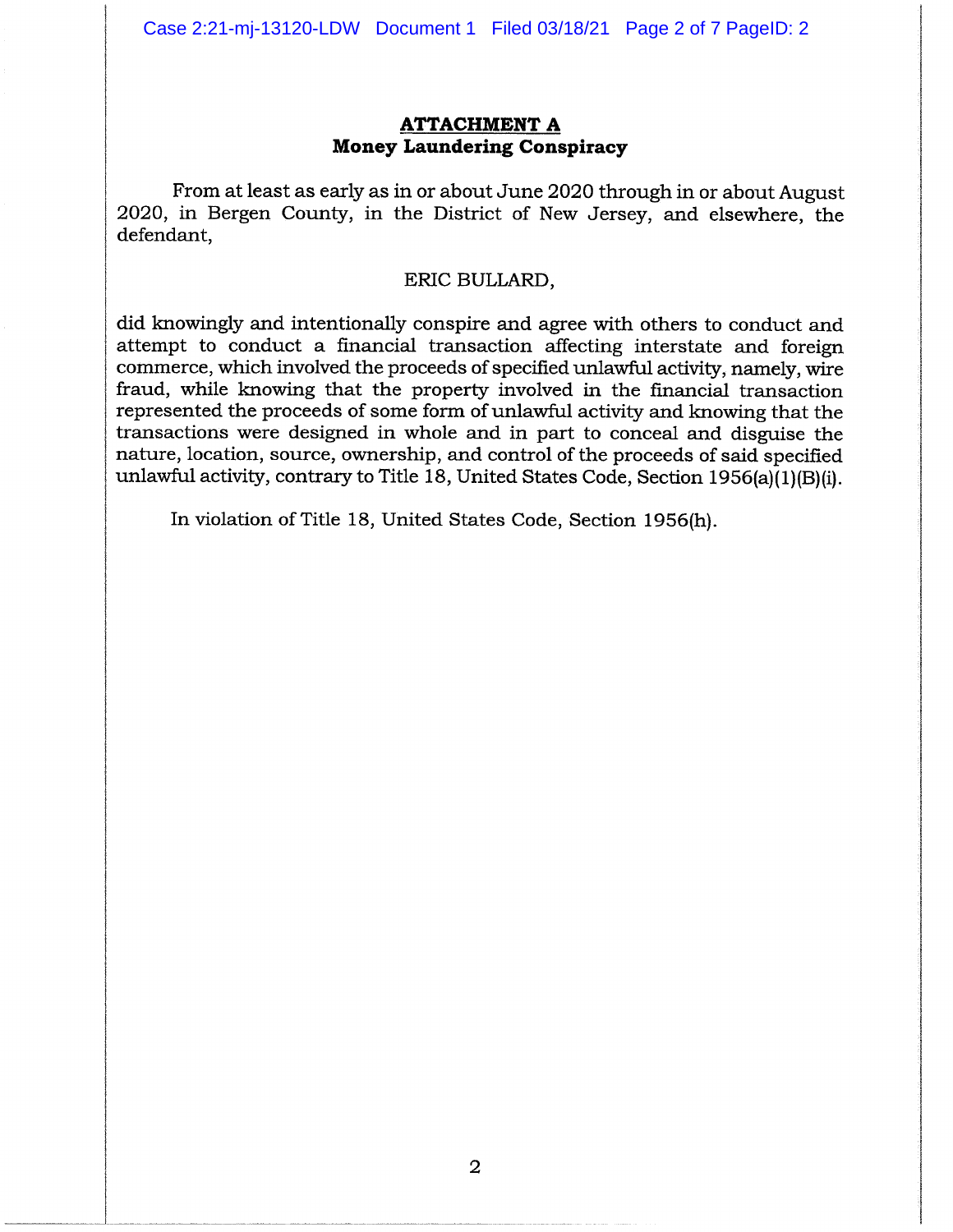Case 2:21-mj-13120-LDW Document 1 Filed 03/18/21 Page 3 of 7 PageID: 3

#### **ATTACHMENT B**

I, Dustin Doyle, am a Special Agent with the Federal Bureau of Investigation. I have knowledge about the facts set forth below from my involvement in the investigation, my review of reports, documents, pictures, videos, witness interviews, and discussions with other law enforcement officials. Because this affidavit is submitted for the limited purpose of establishing probable cause, I have not set forth each and every fact that I know concerning this investigation. All statements described herein are relayed in substance and in part. When dates and times are alleged herein, those dates and times are approximate.

1. The FBI has been investigating BULLARD and others regarding a scheme to launder fraudulently obtained funds that involves: (a) the compromise of a business email account used by a law firm in New Jersey (the "New Jersey Law Firm") to effectuate the fraudulent transfer of approximately \$560,000 to a bank account controlled by BULLARD and then distributed to others; and (b) BULLARD's receipt of funds fraudulently obtained through loans issued as part of the COVID-19 Economic Injury Disaster Loan ("EIDL") program administered by the U.S. Small Business Administration ("SBA") to entities unrelated to BULLARD.

### *The New Jersey Law Firm. Business Email Compromise*

2. In or around June 2020, Victim 1, a resident of Bergen County, New Jersey, communicated via email with the New Jersey Law Firm, which was advising Victim 1 on a real estate transaction. During the course of this email correspondence, an unknown person compromised an email account used by the NewJersey Law Firm. An unknown person, purporting to be emailing on behalf of the New Jersey Law Firm and in relation to the pending real estate transaction, then emailed fraudulent instructions to Victim 1 to wire approximately \$560,000 to a bank account named "Eric's Commercial LLC"(the "Fraudulent Instructions").

3. On or about June 12, 2020, in reliance on the Fraudulent Instructions, Victim 1 wired approximately  $$560,000$  (the "Fraud Wire") to a bank account opened in the name of "Eric Bullard, dba Eric's Commercial and Residential Property Management Group," with a listed address in California (the "Eric's Commercial Bank Account"), which is also BULLARD's state of residence. Victim 1 sent the Fraud Wire to the account believing that the New Jersey Law Firm had instructed her to do so as a part of the real estate transaction when, in fact, it was not.

4. BULLARD opened the Eric's Commercial Bank Account in or around January 2020 and was the sole signatory on the account. Prior to receiving the Fraud Wire, the Eric's Commercial Bank Account had a beginning statement period balance of approximately \$40.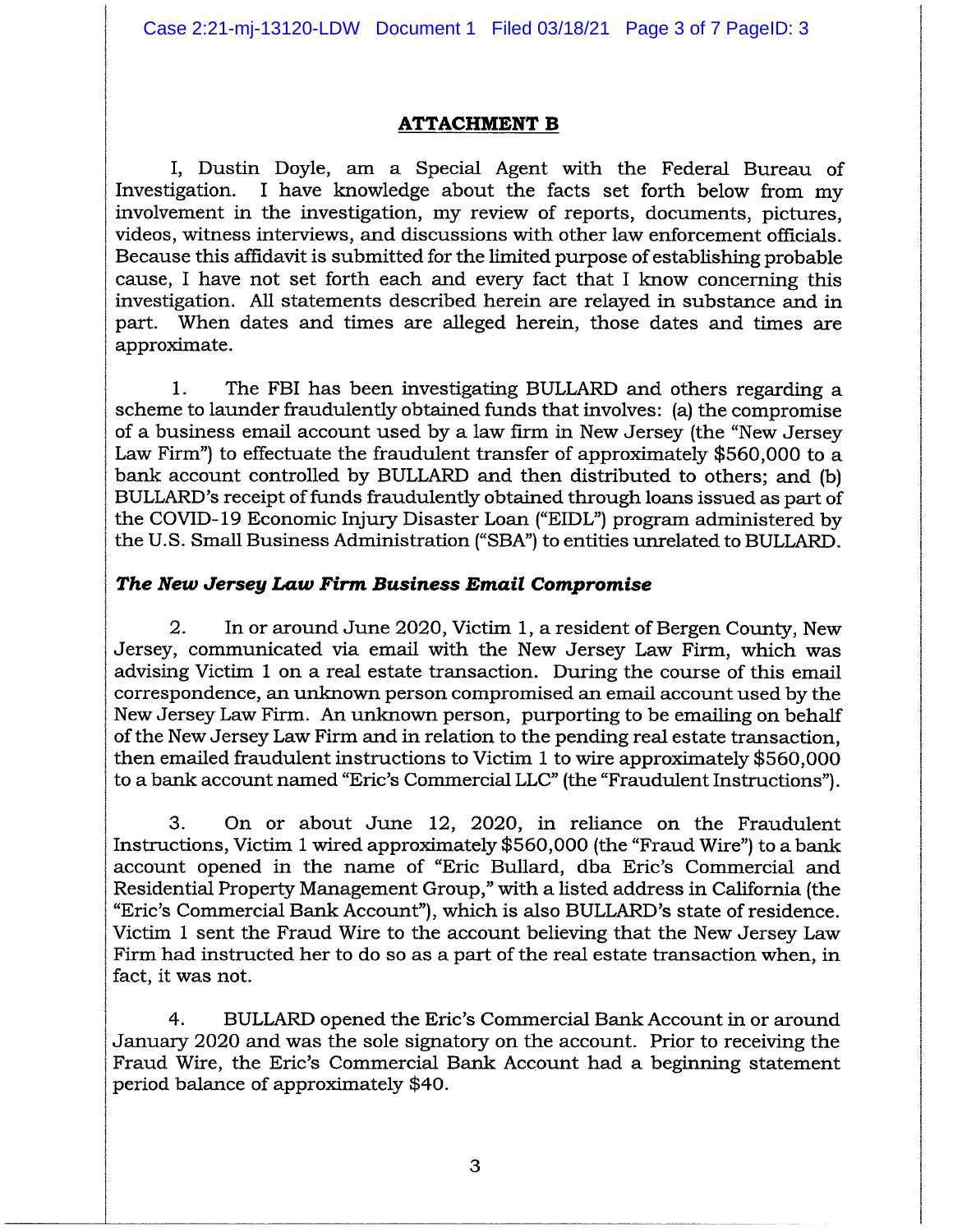5. After Victim 1 initiated the Fraud Wire, the New Jersey Law Firm informed Victim 1 that the wire transfer instructions that prompted the Fraud Wire were not in fact sent from someone associated with the New Jersey Law Firm.

6. Later during on or about June 12, 2020—the same day that the Fraud Wire posted to the Eric's Commercial Bank Account-approximately ten cash withdrawals were made from the Eric's Commercial Bank Account totaling approximately \$96,275. Surveillance footage obtained from the bank depicts a man who resembled BULLARD wearing a mask and entering a Bank 1 branch to make withdrawals from the Eric's Commercial Bank Account.

7. Also on that day, three large wire transfers totaling approximately \$460,000 were made from the Eric's Commercial Bank Account to other bank accounts, including a bank account controlled by Co-Conspirator 1.

8. On or about June 15, 2020, the Eric's Commercial Bank Account received a deposit of approximately \$77,780. The same day, three withdrawals totaling approximately \$79,280 were made from the Eric's Commercial Bank Account. Approximately four days later, the Eric's Commercial Bank Account was closed.

# *SBA Loan Fraud*

9. The same investigation has revealed that BULLARD and others conspired to launder the proceeds of fraudulently obtained COVID-19 disaster relief loans guaranteed by the SBA. The SBA was created in 1953 as an independent agency of the federal government to aid, counsel, assist, and protect the interests of small business concerns, to preserve free competitive enterprise, and to maintain and strengthen the overall economy of the United States.

10. The Coronavirus Aid, Relief, and Economic Security ("CARES") Act is a federal law enacted in or around March 2020, which is designed to provide emergency financial assistance to the millions of Americans who are suffering the economic effects caused by the COVID-19 pandemic.

11. The provisions of the CARES Act, in conjunction with an officially declared disaster by the United States Government, allowed for the SBA to offer funding through the COVID-19 Economic Injury Disaster Loans ("EIDL") program to business owners negatively affected by the COVID-19 pandemic. More specifically, the EIDL program is an SBA program that provides low-interest financing to small businesses, renters, and homeowners in regions affected by declared disasters.

12. In order to obtain an EIDL, a qualifying business must submit an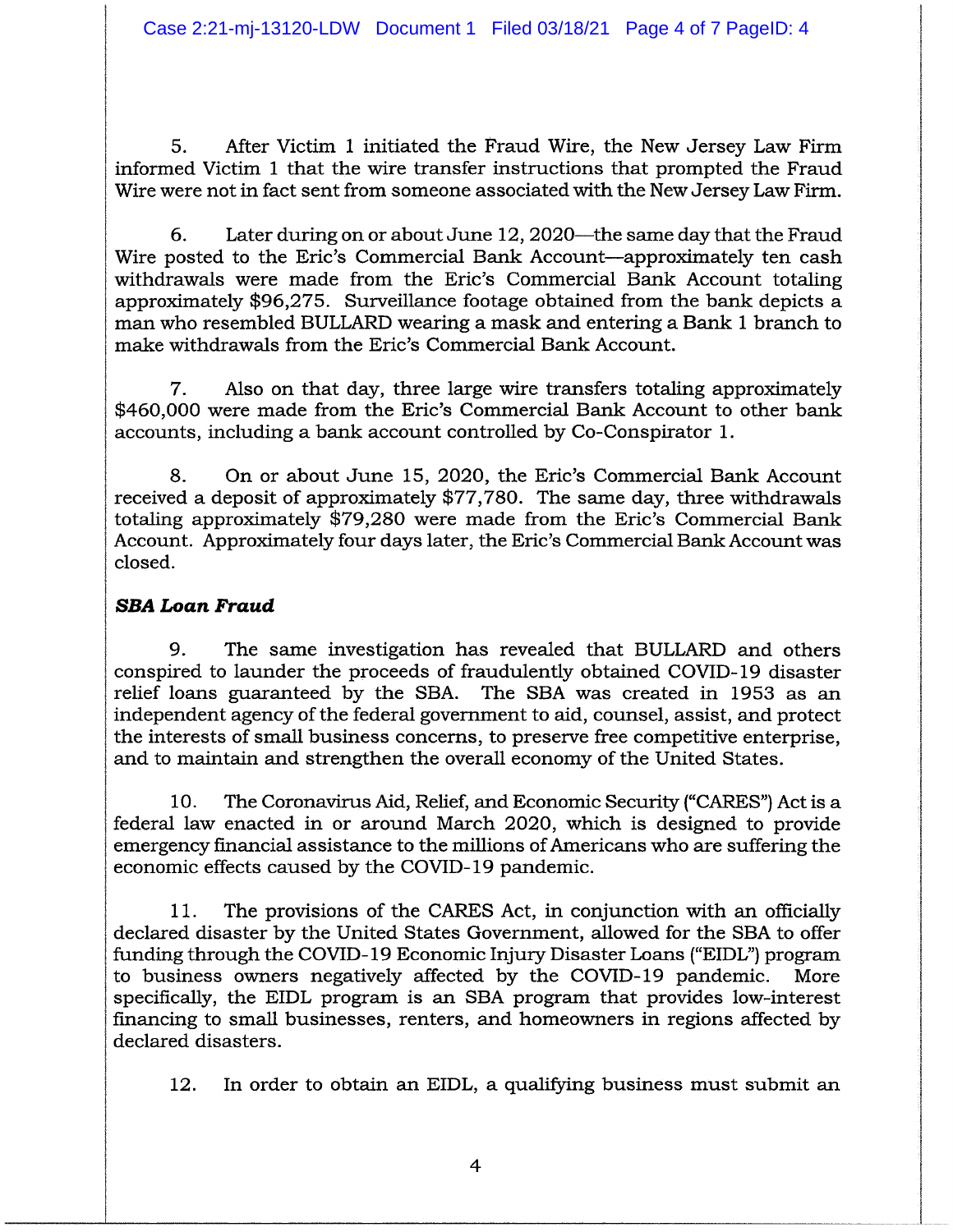application to the SBA and provide information about its operations, such as the number of employees, gross revenues for the 12-month period preceding the disaster, and cost of goods sold in the 12-month period preceding the disaster. In the case of EIDLs for COVID-19 relief, the 12-month period is that preceding January 31, 2020. The business entity must have existed in an operational condition on February 1, 2020.

13. Using the SBA online portal, EIDL applicants submit personal and business information in support of each EIDL application using a rapid intake application form. The EIDL loans requested minimal documentation and information from small businesses to process the loan for approval. The application includes a paragraph in which the applicant affirms that the information submitted is true and correct under the penalty of perjury and applicable criminal statutes.

14. EIDL applications are submitted directly to the SBA and processed by the agency with support from a government contractor. The amount of the loan, if the application is approved, is determined based, in part, on the information provided by the applicant about employment, revenue, and cost of goods, as described above. The maximum loan amount is capped at \$150,000 per entity.

15. Pursuant to the provisions governing the EIDL program, loan proceeds must be used by the receiving business on certain permissible expenses. More specifically, the EIDL funding may be used by the business to pay fixed debts, payroll, accounts payable, and other bills that could have been paid had the COVID-19 disaster not occurred.

### *The Idaho Phannacy Company SBA Loan*

16. On or about July 12, 2020, an EIDL application on behalf of a pharmacy company with a listed location in Idaho ("Application 1") was submitted to the SBA. The bank account listed on the rapid intake form for Application 1 was an unidentified bank account; however, the bank account that was later confirmed to receive the funds associated with the EIDL that resulted from Application 1 ("EIDL 1") was a business bank account purportedly associated with a property rental business and controlled by Co-Conspirator 1 (the "Co-Conspirator 1 Bank Account"). Co-Conspirator 1 is believed to reside in California.

17. On or about July 14, 2020, approximately \$145,400 issued in connection with EIDL 1 was deposited into the Co-Conspirator 1 Bank Account.

18. On the following day, on or about July 15, 2020, two payments—each (a) in the amount of  $$11,970$ ; (b) denoted as "Ides Payments;" and (c) issued to an individual other than Co-Conspirator 1, were deposited into the Co-Conspirator 1

5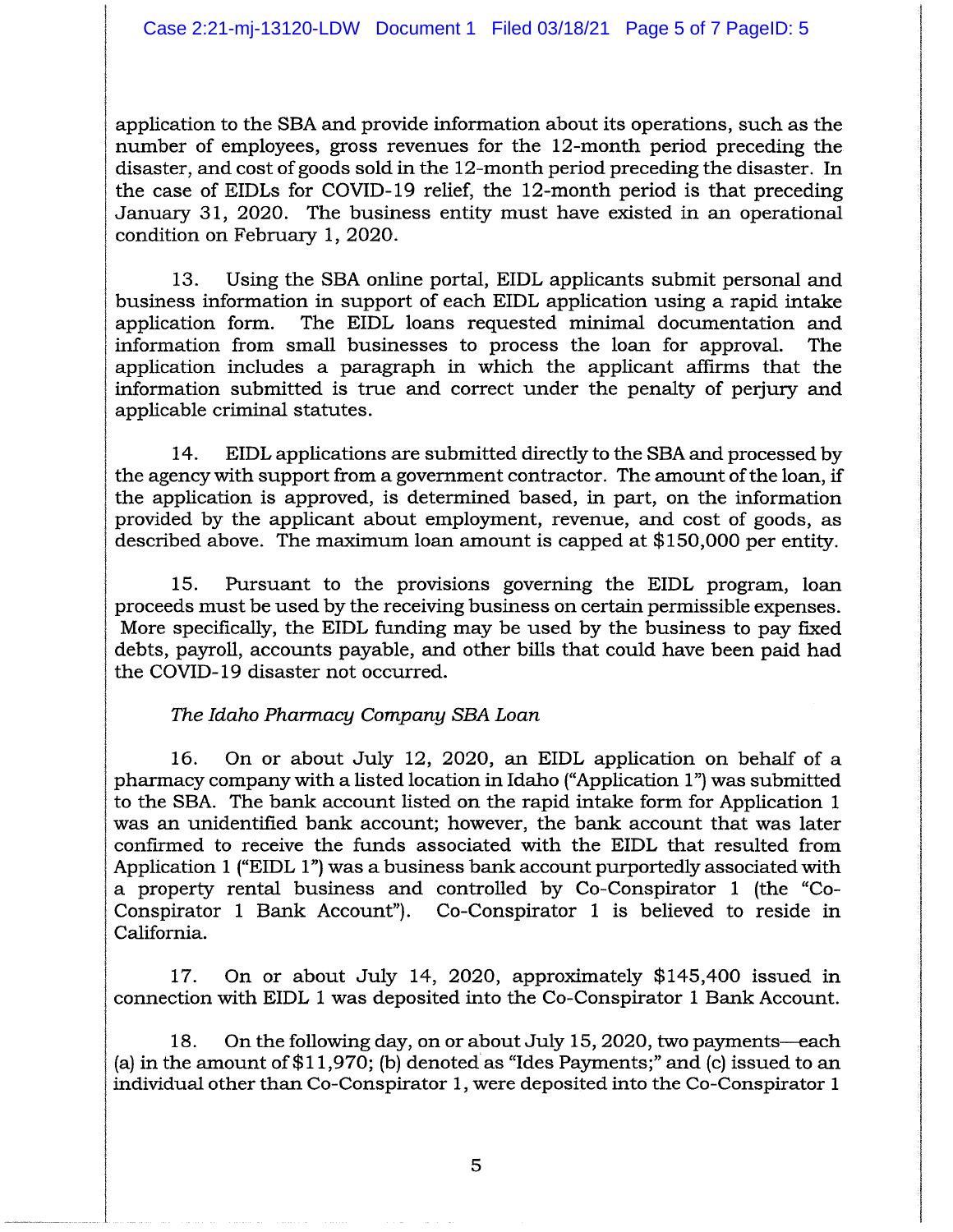Bank Account. Based on this investigation, I am aware that "Ides" is an abbreviation for and used by the Illinois Department of Employment Security. Based on my training and experience and this investigation, it appears that these deposits were issued as Illinois unemployment insurance benefits.

19. On or about July 16, 2020, two checks were written on the Co-Conspirator 1 Bank Account-one in the amount of \$111,000 to another individual; and the other in the amount of \$51,395 to "Eric's Commercial & Residential Property Management Group" ("Check 1"). Later that same day, on or about July 16,2020, Check 1 was deposited into a bank account opened in the name of "Eric Bullard dba Eric's Commercial & Residential," with a listed address in Los Angeles, California (the "Eric's Commercial Bank Account 2").

20. On or about July 17,2020, a check in the amount of \$51,000 was deposited into the Co-Conspirator 1 Bank Account at an ATM in or around Inglewood, California. The check appears to have been signed by BULLARD.

*The Colorado Pharmacy Company SEA Loan*

21. On or about July 13, 2020, an EIDL application on behalf of a pharmacy company with a listed address in Colorado ("Application 2") was submitted to the SBA. The bank account listed on the rapid intake form for Application 2 was an unidentified bank account; however, the bank account that was later confirmed to receive the funds associated with the EIDL that resulted from Application 2 ("EIDL 2") was the Eric's Commercial Bank Account 2.

22. On or about July 13, 2020, approximately \$143,100 issued in connection with EIDL2 was deposited into the Eric's Commercial Bank Account 2.

23. On July 21, 2020, the \$143,100 that originated with EIDL 2 was returned by the bank to the SBA. The transaction is listed on the Eric's Commercial Bank Account 2 bank statement as pertaining to fraud.

# *BULLARDEmail Records Indicative of Fraud*

24. The customer email address listed in the bank records of associated with the Eric's Commercial Bank Account includes BULLARD's name (the "Bullard Email Account"). Law enforcement obtained records from the Bullard Email Account, which appears to be an account utilized by BULLARD and included the images described below:

a. A folder dated 2020-06-12 contained (i) a photograph of BULLARD; and (ii) a photograph of a bank transaction receipt that appears to reflect three withdrawals, each slightly under \$10,000, executed from a bank branch in Vermont;